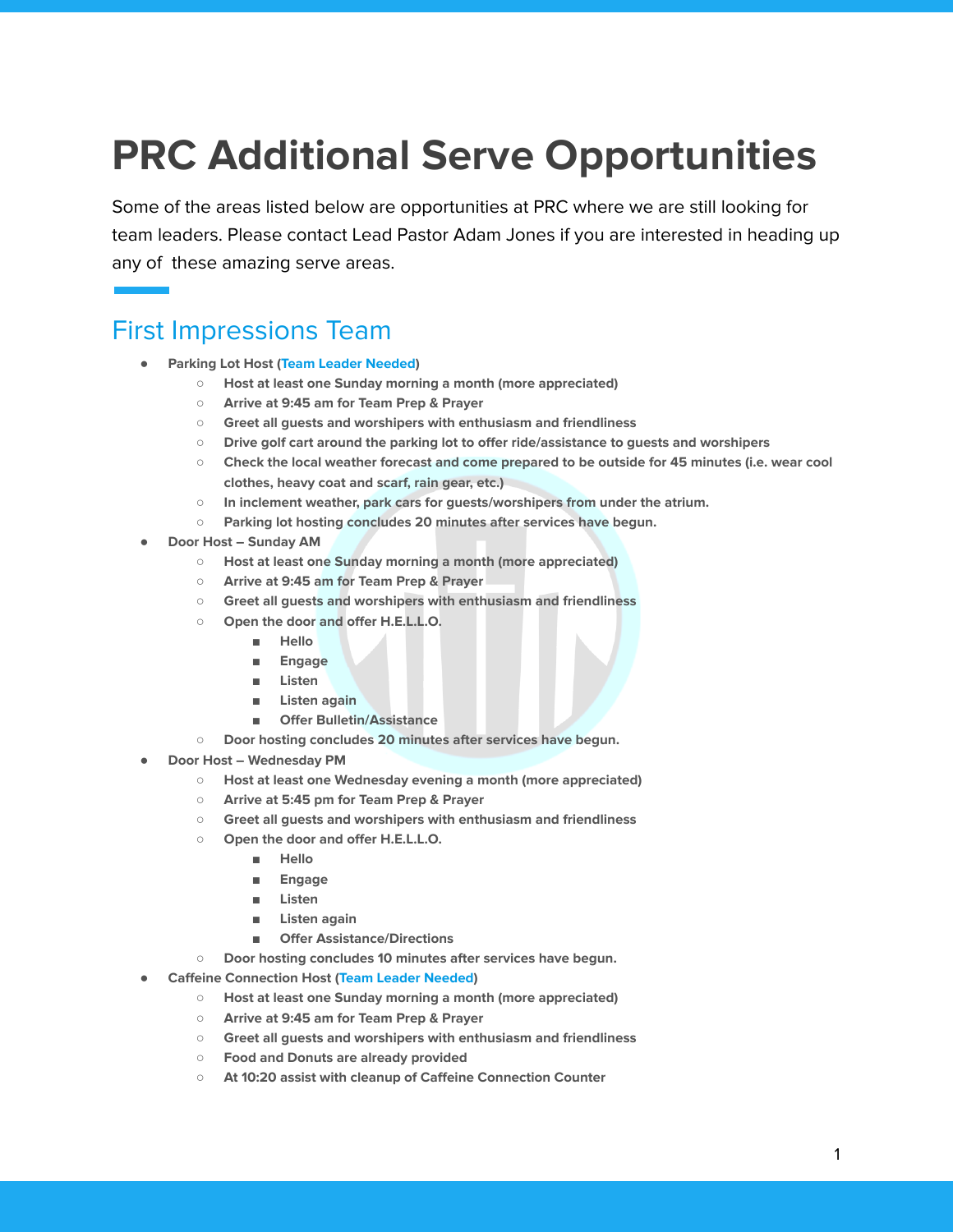# First Impressions Team (continued)

- **● Next Steps Host (Team Leader Needed)**
	- **○ Host at least one Sunday morning a month (more appreciated)**
	- **○ Move to the Connections Counter immediately when Pastor asks for congregation to stand for the altar call**
	- **○ Greet all guests and worshipers with enthusiasm and friendliness as they exit sanctuary**
	- **○ Collect and give away visitor gifts**
- **● Sanctuary Host Team**
	- **○ Host at least one Sunday morning a month (more appreciated )**
	- **○ Arrive at 10:00 am for Team Prep & Prayer**
	- **○ Wear and communicate through walkie talkies as needed**
	- **○ Greet all guests and worshipers with enthusiasm and friendliness at all four entrances**
	- **○ Assist guests and worshipers with finding a seat (if needed)**
	- **○ Collect offering when appropriate**
	- **○ Open and Close doors for guest and worshipers to minimize disruption**
- **● Safety and Medical Hosts – Sunday AM**
	- **○ Host at least one Sunday morning a month (more appreciated )**
	- **○ Arrive at 9:45 am for Team Prep & Prayer**
	- **○ Wear and communicate through walkie talkies as needed**
	- **○ Hosts will monitor parking lot, atrium, sanctuary, and video monitor areas**
	- **○ Hosts will monitor until 30 minutes after church ends**
- **● Safety and Medical Hosts – Wednesday PM**
	- **○ Host at least one Wednesday evening once a month (more appreciated )**
	- **○ Arrive at 5:45 pm for Team Prep & Prayer**
	- **○ Wear and communicate through walkie talkies as needed**
	- **○ Hosts will monitor parking lot, atrium, youth/children, shed area, and video monitor areas**
	- **○ Hosts will monitor until 15 minutes after church ends**

#### Men of Intention Team Leader

- **● Release and Receive M. O. I. Application for Assistance (Available now)**
- Coordinate with the W.O.W. Group, Women's Team, and Men's Team of any projects that could assist our **widow's/orphan/single parents from the applications for assistance**
- **● If no projects are needed as stated above, coordinate with PRC Property Management about possible church projects.**
- **● Determine by the 2nd Sunday of each month what project will be emphasized that month**
- **● Recruit Volunteers based on the project of the month.**
- **● Implement the project on the 4th Saturday of each month after Men's Breakfast.**

## Men of Intention Team Member

- Be ready to help serve on the 4th Saturday of each month after Men's Breakfast in the advertised project **of the month.**
- **● Bring someone alongside you that you might help mentor along the way.**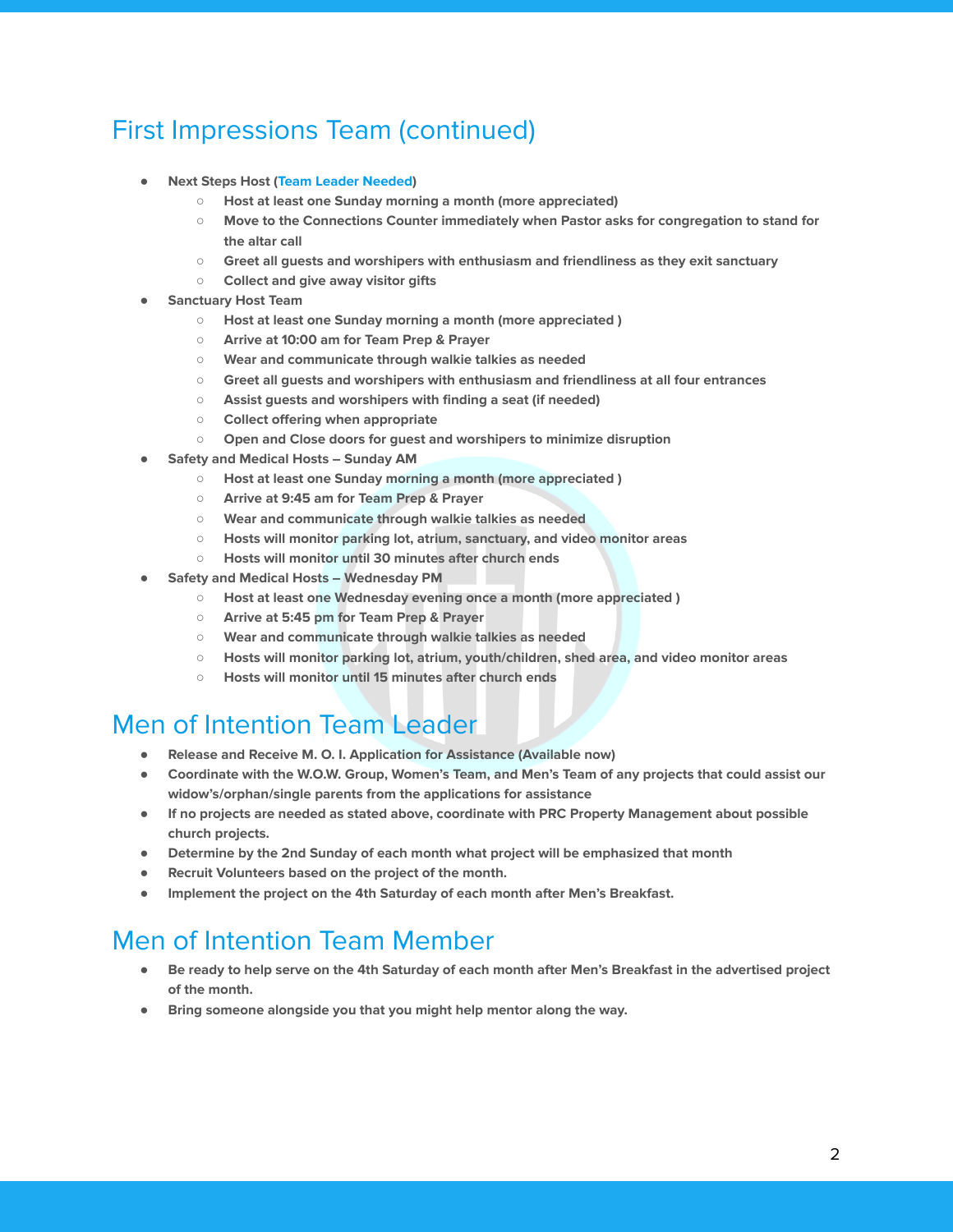## Pastoral Advisory Team (Multi-Generational)

- Meet with the Lead Pastor once a month to discuss if PRC is accomplishing its mission to Love God; Love **Others!**
- Meet with the Lead Pastor once a month to discuss if PRC is moving within the vision of Reach, Connect, **Grow, and Serve.**
- To provide a structured way for laity, leaders, and the Lead Pastor to coordinate, encourage, promote, and **participate in the spiritual work of PRC.**
- **● To provide recommendations for priorities, directions, and policies through pastoral planning.**

# Encouragement Team (Team Leader Needed)

- **● Send encouragement cards to guests and worshipers as needed.**
- **● Engage as a prayer partner within the Children's, Youth, and Young Adults.**
- **● Encourage the pastoral team as an effort to "fan the flame" of their gifts in their ministries.**
- Encourage volunteers within PRC as an effort to "fan the flame" of their gifts in their ministries.
- **● Encourage volunteers after a specific event to let them know their TAGS were seen.**

## Altar Hosts

- **● Attend training provided by PRC**
- **● Pray with guests and worshipers who will respond to the altar call in personal prayer**
- **● Pray with guests and worshipers who may need individualized prayer with the pastor.**

# GROUPS (Team Leader Needed)

- **● Home Host**
	- o Provides a safe space or their home for a small group of 10-12 individuals to meet for discussion **and spiritual growth for a short, specified period of time**
	- **○ If it is an activity-based group, they will facilitate where the group will meet.**
- **● Discussion Host**
	- **○ Facilitates discussion of that week's topic of conversation. Teaching is not necessarily required as much as getting others to open and share within the discussion time.**
- **● Group Host**
	- **○ Provides snacks and refreshments for the group in consultation with the Home Host.**

# Outreach Committee

- Helps to determine what local areas we will REACH out with the Gospel and love of Jesus Christ
- **● Provides leadership to carry out local initiatives (School BEST Partners, BackPack Explosion, etc.)**
- **● Helps to determine what state COGOP initiatives/churches we will support**
- **● Helps to determine the location of Mission Trips**
- **● Helps to determine the National Mission initiatives/churches/projects we will support**
- **● Helps to determine the Global Mission initiatives/churches/projects we will support**
- **● Wednesday night meals host and team (Team Leader needed)**